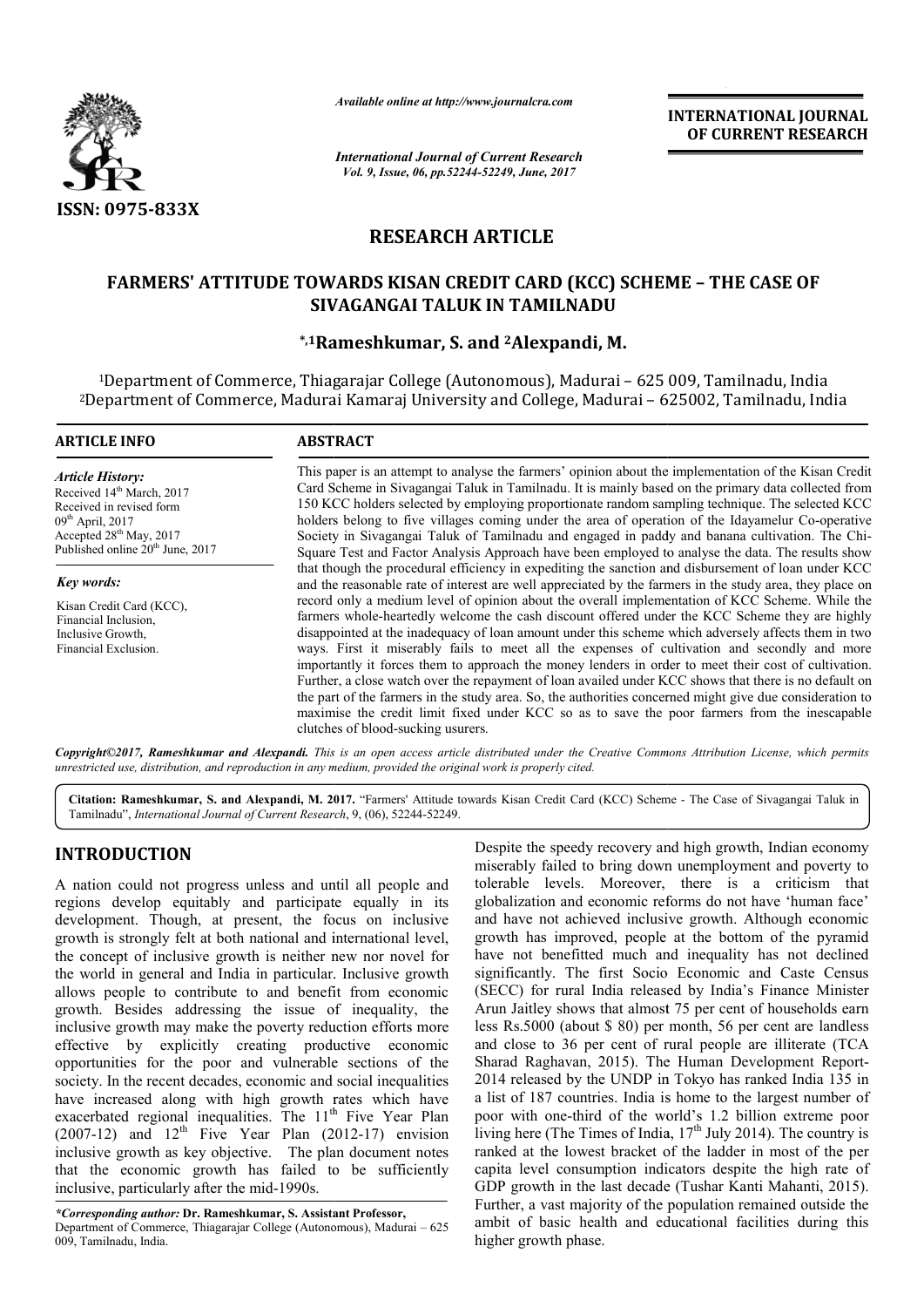Several countries across the globe now look at financial inclusion as the means of achieving inclusive growth. The extent of financial exclusion in India is found to be higher as compared to many developed and some of the major emerging economies. According to the World Bank's Global Financial Inclusion Survey (2012), only 35 per cent of adults in India have access to a formal bank account and only 8 per cent borrowed from formal financial institutions (Demirguc-Kuntand Klapper, 2012). The shocking fact is that the excluded groups include not only women, scheduled castes, scheduled tribes, minorities, migrant households and involuntarily displaced people but also the poor farmers, a group which is believed to be the backbone of Indian economy. Whereas the agrarian population in developed countries is just two to three per cent it is nearly twenty times higher in India. The active engagement of nearly 60 per cent of Indian population in agricultural activities prompted Gandhi, the father of the nation, to emphatically declare that India lives in its villages. But even after 40 years of Green Revolution, 90 per cent of farmers are living below poverty line. Further, it is deeply shocking to note that among Below Poverty Line (BPL) population, farmers in rural/tribal areas constitute a sizable percentage.

As far as India is concerned, the GOI, the RBI, and the other authorities concerned have taken several initiatives to promote financial inclusion in India the most important of which is Kisan Credit Card (KCC) Scheme. The KCC is one of the important financial inclusion products introduced by the Government of India in consultation with RBI and NABARD in 1998-99. The scheme ensures adequate and timely financial support in a flexible and cost effective manner from the banking system to the farmers for their cultivation needs including purchase of inputs. Today, there are more than 84 million Kisan Credit Cards in the country (Harsh Kumar Bhanwala, 2015). As a vital tool for the rural development, Kisan Credit Card has emerged as an innovative credit delivery mechanism to meet the production credit requirements in a timely and hassle free manner. It is important to note that the success of implementation of any scheme is to be measured and evaluated only from the point of view of its beneficiaries. Further, the understanding of the beneficiaries' opinion about the scheme is essential as it helps the implementing agency to identify the strengths and weaknesses of the scheme. In this context, it is essential to understand the farmers' opinion about the implementation of the Kisan Credit Card scheme. This paper makes an attempt to analyse the farmers' opinion about the implementation of the Kisan Credit Card Scheme in Sivagangai Taluk in Tamilnadu.

### **Literature Review**

The KCC Scheme has facilitated flexible, easy and timely credit delivery to farmers. Further, it helps the farmers in not only getting easy and quick accessibility to bank credit but also in the proper utilization of credit (Satyasai, 2008). There was a vast disparity traceable among the beneficiaries of Bihar in terms of number of KCCs issued and amount per card disbursed. The gross returns and consequently net margins have been found higher for KCC beneficiary than nonbeneficiary farmers (Diwas *et al.,* 2012). The timely availability of crop loan under the KCC Scheme has enabled the farmers to realise higher returns from farming and 79 per cent of the KCC beneficiaries in the State of Punjab expressed satisfaction over the adequacy of the credit limit under this

scheme (Singh and Sekhoo, 2005). The total cost of credit percentage of borrowed amount was higher in the non-kisan credit card category at 11.06 per cent as compared to that in the Kisan Credit Card at 4.77 per cent (Sajane et.al, 2011). KCC has emerged as an innovative and indispensable credit delivery mechanism to meet the credit needs of the farmers in a timely and hassle free manner. The commercial banks are playing a key role in the issuance of number of cards and the disbursement of quantum of loan under the KCC Scheme (Shital Bhatt, 2012). States with initially better access to agricultural credit show subsequently greater amounts of KCC lending. Bihar and other BIMARU states, however, show faster adoption rates that cannot be explained by their recent growth accelerations. There was no evidence of KCC lending on state or district level agricultural productivity (Areendam Chanda, 2012).

The proper and efficient utilisation of the loan availed under KCC scheme by a vast majority of the agriculturists in Coimbatore District in Tamilnadu is an indicator of the level of awareness of the cultivators of this area about the functioning as well as the utilisation value of this peasant-friendly scheme. Hence they would like to utilize the services of this scheme rather than approaching the traditional money lenders (Dhanabhakyam and Malarvizhi, 2012). Both the farmers and bankers were found responsible for poor disbursement and poor recovery of loans under KCC in Jorhat, Sibsagar, and Golaghat districts in Assam (Thakur and Barman, 2013). The credit gap traceable between the KCC and non-KCC was positive for sugarcane cultivation which indicates that the credit sanctioned was inadequate in both the categories for the cultivation of this crop. The average credit gap in the non-KCC category was higher than that of KCC category. The average percentage of credit gap in the amount sanctioned was 0.19 per cent in the KCC as against 0.30 per cent under non-KCC (Bindage, et. al., 2014). The benefits like adequate and timely availability of credit, reduction in cost of credit and the like make more than three fourths of farmers acknowledge the KCC as farmer-friendly (Sudhakar and Sahu, 2010). There is a significant increase in the number of cards issued in each fiscal year by different agencies. The KCC has definitely made dent in the horizontal growth of credit, that is, in terms of coverage by the banking sector and the efficacy of KCC is an efficient, timely and hassle free credit delivery mechanism to agriculture (Sirisha and Malpadri, 2009). A close watch over the efficiency of KCC scheme in the Bellary district of Karnataka among the designated financial institutions shows that cost as percentage of loan amount was higher in borrowing from commercial banks (8.54 per cent) than from co-operative banks (2.81 per cent). There is not much difference in the number of KCCs renewed and the percentage of recovered amount in both of these financial institutions (Jainuddin et.al.,2015). Various constraints faced by the farmers as well as the banks eventually lead to the unimpressive performance of KCC scheme in Chamoria Block of Kamrup District in Assam which, in turn, has resulted in just 20 per cent of progress in the agrarian sector in this state even after the introduction of this scheme. Hence initiative should be taken by the Government as well as the financial institutions to simplify the documentations procedure for attracting more farmers towards this scheme (Sarkar and Barman, 2014).

**Objective:** To analyse the attitude of the sample farmers towards the implementation of KCC Scheme in Sivagangai Taluk in Tamilnadu.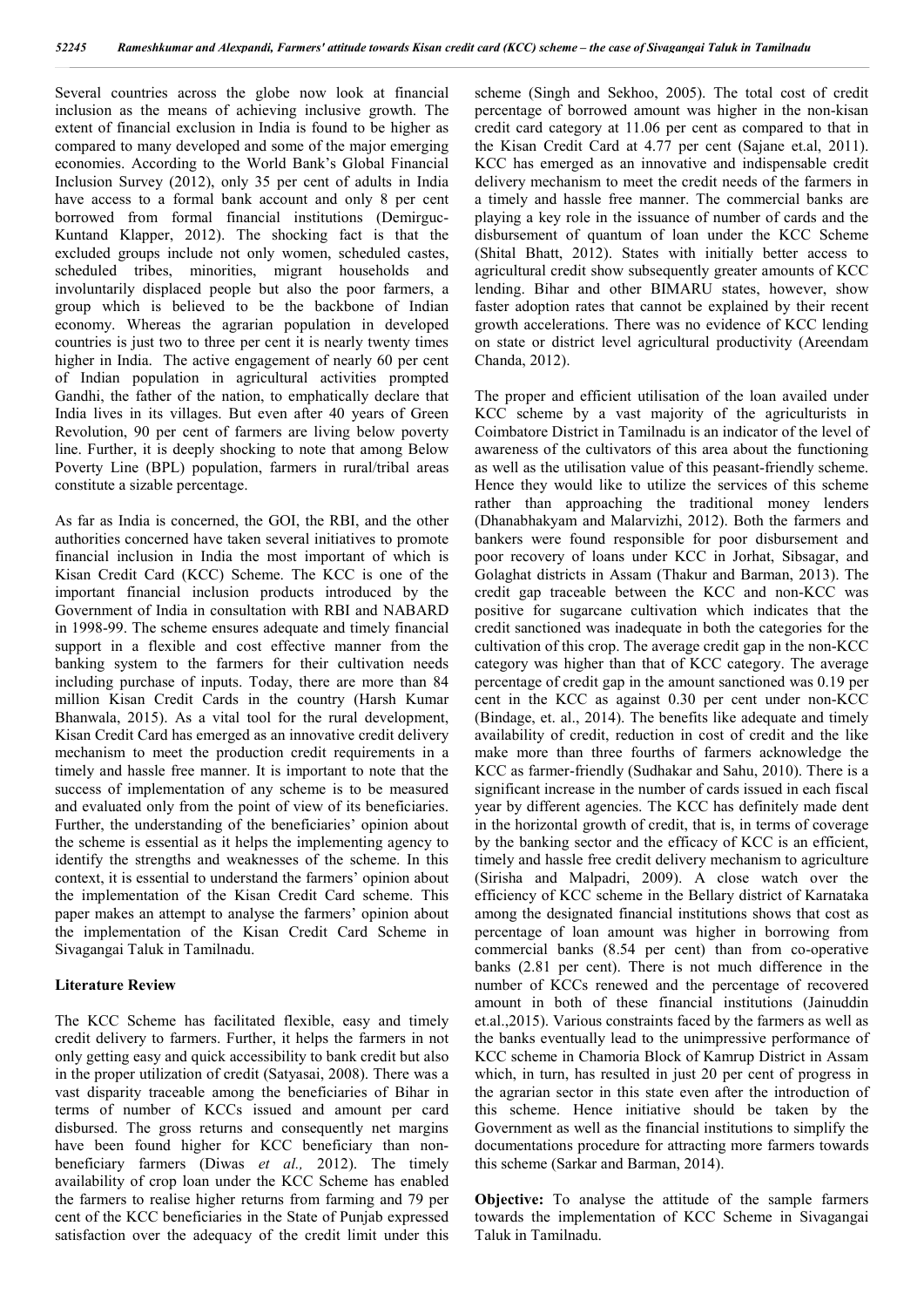## **MATERIALS AND METHODS**

This paper is based on the both the primary and secondary data the former of which were collected from the farmer respondents in the study area directly by using a well-designed interview schedule during the period of May to July 2013 and the latter from Annual Credit Plan of Indian Overseas Bank, the Lead Bank of Sivagangai District and Statistical Handbooks. The interview schedule was developed based on the information gathered through literature review and an indepth discussion and interaction by the researchers with the experts in the field and bank officials. The researchers do gratefully acknowledge the invaluable assistance extended by the bank officials during the interaction which inevitably resulted in the making of interview schedule respondentfriendly. Further, the interview schedule was subjected to extensive pre-testing and refinement through a pilot study among 30 farmer respondents. The collected data were put into critical statistical examination with the help of tools such as Percentile Analysis, Chi-square test and Factor Analysis Approach.

### **Sampling Design**

There are 12 blocks in Sivagangai District of Tamilnadu of which Sivagangai Block has been selected for the study on the basis of number of Kisan Credit Cards issued. Though various financial institutions have issued KCCs to the farmers in the study area, the present study has taken into consideration only the farmers who hold KCCs issued by the Co-operative Banks. The Idayamelur Co-operative Society has been selected as it tops the list in the issuance of KCCs to the farmers. The area of operation of the Idayamelur Co-operative Society includes 32 villages of which five have been selected once again on the basis of number of cards issued. The selected villages include Idayamelur, Kooturavupatti, Malampatti, Thevankottai and Kannimarpatti. Further, the present study has taken into consideration only the farmers engaged in the cultivation of paddy and banana. Of the 268 cultivators of paddy and banana who are the recipients of KCC card through Idayamelur Co-operative Society 150 have been selected by employing Proportionate Random Sampling Technique. The list of sample villages and the number of sample farmers selected from each village are presented in Table 1.

**Table 1. Sample Size**

| Village        | No. of KCC Holders |       | Sample Farmers |        |       |       |
|----------------|--------------------|-------|----------------|--------|-------|-------|
|                | Banana             | Paddy | Total          | Banana | Paddy | Total |
| Idayamelur     | 61                 | 66    | 127            | 34     | 37    | 71    |
| Kooturavupatti | 14                 | 18    | 32             | 8      | 10    | 18    |
| Malampatti     | 17                 | 16    | 33             | 10     | 9     | 19    |
| Devankottai    | 16                 | 15    | 31             | 9      | 8     | 17    |
| Kannimarpatti  | 20                 | 25    | 45             | 11     | 14    | 25    |
| Total          | 128                | 140   | 268            | 72     | 78    | 150   |

Source: Idayamelur Co-operative Society, Sivagangai Block

### **Hypotheses**

- There is no significant relationship between the age of the farmers and their opinion about the KCC Scheme.
- There exists no significant relationship between the educational qualification of the farmers and their opinion about KCC Scheme.
- There is no significant relationship between the farmers' cropping pattern and their opinion on KCC Scheme.

 There exists no significant relationship between the farmers' sizes of land holding and their opinion about KCC Scheme.

### **Socio-economic Profile of the Sample Farmers**

Table 2 presents the details regarding the socio-economic profile of the sample farmers in the study area.

| Table 2. Socio-economic Profile of the Sample Farmers |  |  |  |
|-------------------------------------------------------|--|--|--|
|-------------------------------------------------------|--|--|--|

| Variables                          | Categories              | Number of Respondents    | Per Cent       |
|------------------------------------|-------------------------|--------------------------|----------------|
|                                    | Male                    | 93                       | 62             |
| Gender                             | Female                  | 57                       | 38             |
|                                    | Total                   | 150                      | 100            |
|                                    | Below 30 Years          | 11                       | 7.33           |
|                                    | 31 to 40 Years          | 34                       | 23.67          |
| Age                                | 41 to 50 Years          | 53                       | 35.67          |
|                                    | Above 50 Years          | 52                       | 35.33          |
|                                    | Total                   | 150                      | 100            |
|                                    | Married                 | 150                      | 100            |
| <b>Marital Status</b>              | Unmarried               | $\overline{\phantom{a}}$ | $\overline{a}$ |
|                                    | Total                   | 150                      | 100            |
|                                    | Nuclear Family          | 78                       | 52             |
| Family Type                        | Joint Family            | 72                       | 48             |
|                                    | Total                   | 150                      | 100            |
|                                    | Below<br>3              | 10                       | 6.67           |
| <b>Family Size</b>                 | members                 |                          |                |
|                                    | 3 to 6 members          | 103                      | 68.67          |
|                                    | Above<br>6              | 37                       | 24.66          |
|                                    | members                 |                          |                |
|                                    | Total                   | 150                      | 100            |
|                                    | BC                      | 146                      | 97.33          |
| Community                          | SC/ST                   | $\overline{4}$           | 2.67           |
|                                    | Total                   | 150                      | 100            |
|                                    | Illiterate              | 35                       | 23.33          |
|                                    | Primary Level           | 47                       | 31.33          |
|                                    | Middle Level            | 49                       | 32.67          |
| Educational                        | Secondary Level         | 15                       | 10.00          |
| Oualification                      | Higher                  | 4                        | 2.67           |
|                                    | Secondary               |                          |                |
|                                    | Total                   | 150                      | 100            |
|                                    | <b>Tiled House</b>      | 85                       | 56.67          |
| Type of House                      | Pucca House             | 65                       | 43.33          |
|                                    | Total                   | 150                      | 100            |
|                                    | $<$ 5 Years             | 4                        | 2.67           |
|                                    | 5 to 10 Years           | $\overline{\mathcal{L}}$ | 2.67           |
| Experience<br>10 to 15 Years<br>in |                         | 1                        | 0.67           |
| Agriculture                        | 15 to 20 Years          | $\overline{2}$           | 1.33           |
|                                    | $> 20$ Years            | 139                      | 92.67          |
|                                    | Total                   | 150                      | 100            |
| $D_{\text{min}}$                   | $\Gamma$ <sub>ata</sub> |                          |                |

Source: *Primary Data*

Table 2 shows that a majority of the sample farmers in the study area are males and that most of them belong to the age group of 41 to 50 years. It is noted that most of the respondents belong to backward community. A majority of the sample farmers have completed only the primary and middle school level of education. The respondents living in a nuclear family outnumber those living in joint families. Further, it is understood that a majority of the sample farmers are the owners of the tiled houses and that a vast majority of them have a rich experience of more than 20 years in agricultural operations.

### **Farmers' Opinion about the Implementation of the KCC Scheme**

The attainment of inclusive growth depends largely upon financial inclusion which has the capacity to generate more employment opportunities in future which, in turn, would minimize, if not totally eradicate, poverty. Of the many financial inclusion products introduced in the recent past,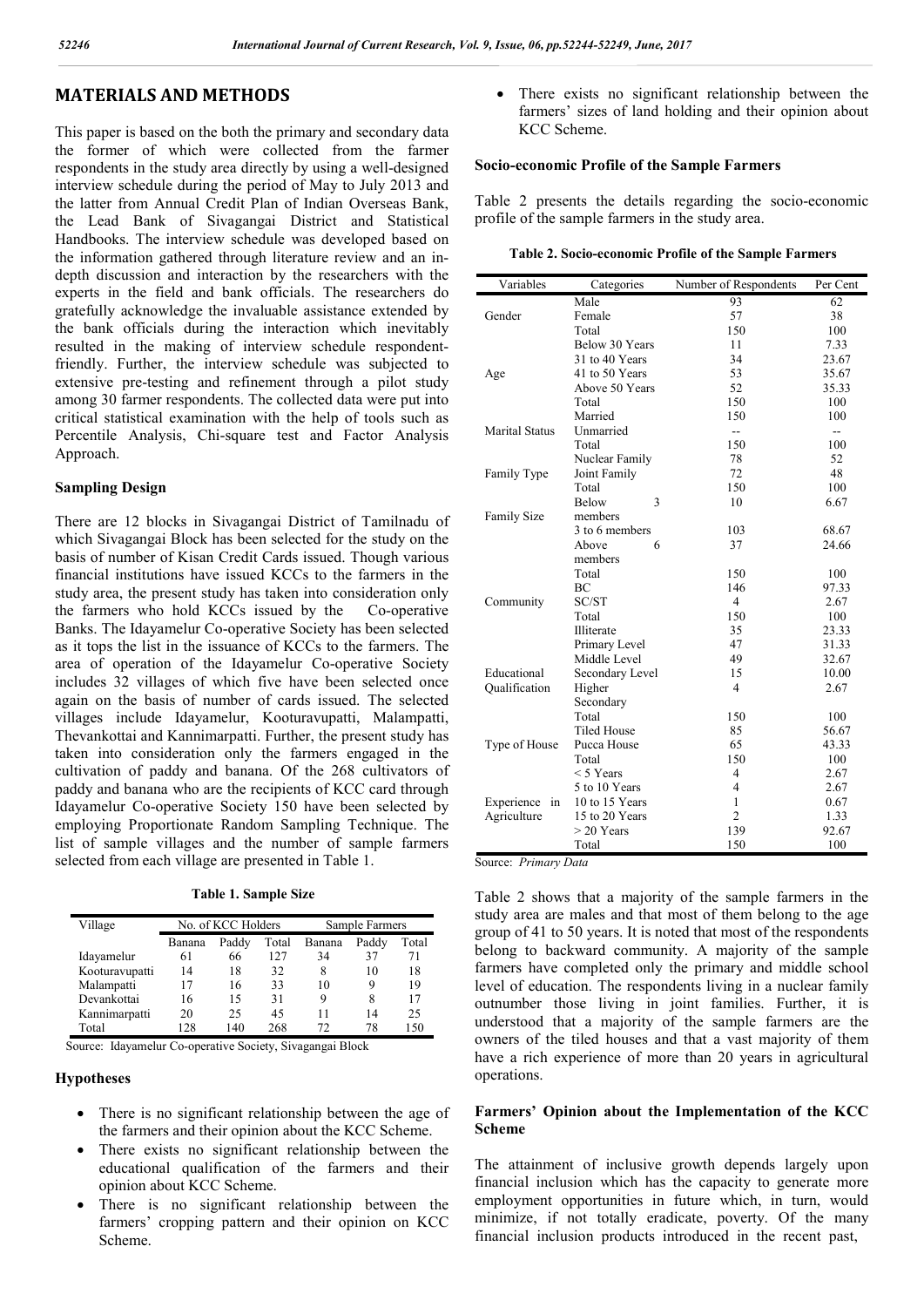| S.No                  | Variables                               | Components |      |      |      |      |
|-----------------------|-----------------------------------------|------------|------|------|------|------|
|                       |                                         |            | 2    | 3    | 4    | 5    |
|                       | Easy transactions                       | .095       | .141 | .043 | .143 | .622 |
| 2                     | More risk coverage                      | .245       | .103 | .450 | .133 | .500 |
| 3                     | Low rate of interest                    | .929       | .069 | .162 | .030 | .102 |
| 4                     | Availability of loan in time            | .932       | .007 | .141 | .031 | .019 |
| 5                     | No complex procedure                    | .867       | .064 | .175 | .029 | .159 |
| 6                     | Speedy process                          | .348       | .072 | .637 | .043 | .300 |
|                       | Loan under KCC is better than others    | .317       | .013 | .708 | .222 | .297 |
| 8                     | Favourable terms for loan under KCC     | .048       | .336 | .227 | .028 | .572 |
| 9                     | Reasonable service charges              | .109       | .219 | .651 | .055 | .113 |
| 10                    | Satisfactory credit limit               | .118       | .929 | .003 | .057 | .212 |
| 11                    | Attractive cash discount                | .118       | .929 | .003 | .057 | .212 |
| 12                    | Satisfactory re-schedulement of loan    | .055       | .469 | .105 | .095 | .584 |
| 13                    | Loan amount is adequate for cultivation | .113       | .733 | .151 | .022 | .052 |
| 14                    | Avoids approaching money lenders        | .106       | .102 | .098 | .910 | .018 |
| 15                    | Promotes financial literacy             | .135       | .017 | .023 | .889 | .198 |
| Cumulative Percentage |                                         | 26.3       | 44.8 | 55.8 | 63.5 | 70.8 |

#### **Table 3. Rotated Component Matrix**

Source: Computed from Primary Data

| Factors          | Variables Loaded                        | Factor Loading | Eigen Values | % of Variance Explained |
|------------------|-----------------------------------------|----------------|--------------|-------------------------|
| Factor I         | Availability of loan in time            | .932           |              |                         |
|                  | Low rate of interest                    | .929           | 3.944        | 26.3                    |
|                  | No complex procedure                    | .867           |              |                         |
|                  | Attractive cash discount                | .929           |              |                         |
| Factor II        | Satisfactory credit limit               | .929           | 2.772        | 18.5                    |
|                  | Easy transactions                       | .733           |              |                         |
| Factor III       | Loan under KCC is better than others    | .708           |              |                         |
|                  | Reasonable service charges              | .651           | 1.652        | 11.0                    |
|                  | Speedy process                          | .637           |              |                         |
| <b>Factor IV</b> | Avoids approaching money lenders        | .910           | 1.161        | 7.7                     |
|                  | Promotes financial literacy             | .889           |              |                         |
| Factor V         | Loan amount is adequate for cultivation | .622           |              |                         |
|                  | Satisfactory re-schedulement of loan    | .584           | 1.087        | 7.2                     |
|                  | Favourable terms for loan under KCC     | .572           |              |                         |
|                  | Risk coverage                           | .500           |              |                         |

Source: Computed from Primary Data

#### **Table 5. Computed Results of Chi-Square Test**

| <b>Hypotheses</b>                                                                            | Calculated Value | Table Value at 5 Per Cent | Degrees of Freedom | Relationship    |
|----------------------------------------------------------------------------------------------|------------------|---------------------------|--------------------|-----------------|
| No significant relationship between age and<br>opinion about KCC Scheme                      | 7.15382          | 12.592                    | 6                  | Not Significant |
| significant<br>relationship<br>No.<br>between<br>educational qualification and opinion about | 10.40092         | 15.507                    | 8                  | Not Significant |
| KCC Scheme                                                                                   |                  |                           |                    |                 |
| No significant relationship between cropping                                                 | 8.69095          | 9.488                     | 4                  | Not Significant |
| pattern and opinion about KCC Scheme                                                         |                  |                           |                    |                 |
| No significant relationship between size of                                                  | 7.86472          | 9.488                     | 4                  | Not Significant |
| land holding and opinion about KCC Scheme                                                    |                  |                           |                    |                 |
|                                                                                              |                  |                           |                    |                 |

Source: Computed from Primary Data

the KCC is considered the most important as it focuses on the farmers engaged in agricultural activities. A proper identification and an in-depth analysis of the beneficiaries' opinion about the implementation of a particular scheme would help the authorities concerned in assessing the success-rate of the scheme. Here, the opinion of the sample farmers about the implementation of KCC Scheme in the study area has been assessed by the score values calculated for 15 statements through the Scaling Technique, namely, Likert Scale. The statements meant for measuring farmers' opinion about KCC Scheme are as follows:

- Transactions under KCC Scheme are easier.
- KCC Scheme offers more risk-coverage to farmers.
- Rate of interest for loan under KCC is low and reasonable.
- Timely sanction of loan under KCC.
- No Complex procedure is followed for granting loan under KCC.
- Speedy processing of loan application.
- Loan under KCC Scheme is more beneficial than through other sources.
- Terms and schedule of repayment are favourable to the card holders.
- Nominal service charges for transactions under KCC.
- Credit limit fixed under KCC Scheme is satisfactory.
- Cash discount is attractive.
- Re-schedulement of loans is satisfactory.
- Loan under KCC is adequate to meet the cost of cultivation.
- KCC Scheme has prevented farmers' from approaching money lenders.
- Holding of KCC has improved the financial literacy of the beneficiaries.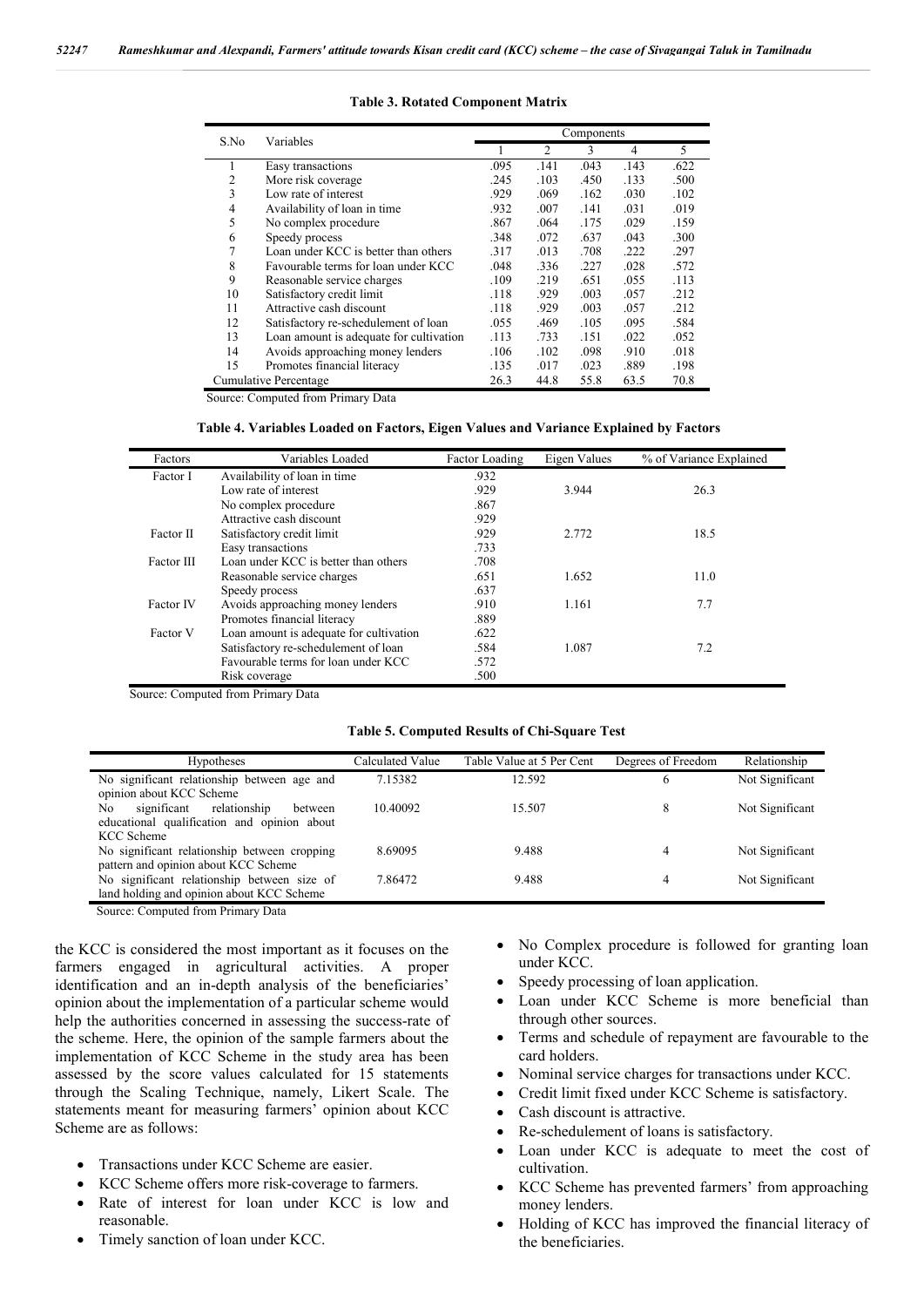The Factor Analytical Approach has been used to categorise the factors that influenced the farmers' opinion on the implementation of the KCC Scheme. The statistical approach is a way of condensing the information contained in a number of original variables into smaller sets of dimensions (factors) with a minimum loss in respect of the information collected. In the present study, the Principal Component Analysis has been used to obtain the factor solutions. Before applying the Factor Analysis, the data adequacy for applying the Factor Analysis was checked with the use of the data adequacy test for factor analysis. The Correlation Matrix was computed and it was found to be enough correlation to proceed with Factor Analysis. The anti-image correlation matrix has shown very small values for all the off-diagonal elements, and most of them were found to be negative which implied that the true factors had existed in the data. The value of the Keiser Meyer Ohlin (KMO) measure for sample adequacy was calculated. The principal component factor analysis method was applied to their inter correlation matrix of 15 dimensions of opinion factors and the result was rotated using Keizer's Varimax criteria. Five factor solutions emerged for the total respondents.

The cumulative percentage, Eigen Values and variances explained by the factors are presented in Tables 3 and 4. The factor analysis using varimax rotations has resulted in the five derived factors using an Eigen value which is greater than one. In the rotated component matrix, only those variables that had a factor loading which is greater than 0.5 (ignoring the sign) were grouped under their respective derived factors. Hence, the fifteen different variables were then loaded into the Eigen derived factors. Though initially, the researcher had identified fifteen variables for analysing the factors influencing the opinion level of the sample farmers about the implementation of the KCC Scheme, the factor analysis had reduced them into five important factors. Factor I (low rate of interest, availability of loan in time, simple procedure) had an Eigen value of 3.944 and it had explained 26.3 per cent of the variations. The Eigen value of the Factor II (cash credit facility, cash discount, and cost of cultivation) is 2.772 and it had explained 18.5 per cent variations. The Eigen value of Factor III (quick loan process, loan under KCC is better than others and service charges) is 1.652, it had explained 11.0 per cent of variations. The Eigen value of the Factor IV (prevents approaching moneylenders, and promotion of financial literacy) is 1.161, it had explained 7.7 per cent and the Eigen value of Factor V (doing transactions are easy, risk coverage, schedulement of loan and re-schedulement of loans is 1.087, it had explained 7.2 per cent. The total variations accounted for by these five factors are 70.08, found to be satisfactory and hence it had established the validity of the study.

### **Test of Hypotheses**

In this section, an attempt is made to examine whether there is any significant relationship between the factors such as age, educational qualification, cropping pattern and size of land holding of the sample farmers and their opinion about the KCC scheme. The Chi-Square test has been employed to examine the hypotheses framed for this purpose and the computed results are presented in Table 5. It is found that the calculated values for all the variables, namely, age, educational qualification, cropping pattern and size of land holding are less than the table value. So null hypotheses are accepted. Therefore, it is concluded that there exists no significant relationship between age, educational qualification, cropping pattern and size of land holding of the sample farmers and their opinion about the implementation of KCC Scheme in the study area.

#### **Summary and Conclusion**

The timely introduction and successful implementation of KCC scheme is one of various programmes effected by the Government of India in order to achieve inclusive growth which has emerged as a national policy of the central government. KCC aims at bringing the poor farmers under the ambit of the mainstream financial institutions by extending credit facility to them at a low rate of interest. This paper is an attempt to assess farmers' opinion about the implementation of Kisan Credit Card Scheme in Sivagangai Taluk in Tamilnadu. The results show that the farmers in the study area have only a medium level of opinion towards the implementation of KCC Scheme. The farmers' gender, age, educational qualification, size of land holding, cropping pattern and experience in agriculture do not have any significant relationship with their level of opinion about the KCC Scheme. The farmers welcome the simple procedure followed in the sanction of loan on time and the reasonable rate of interest. Though the farmers are satisfied with the cash discount offered under the KCC Scheme, they are deeply disappointed at the inadequacy of loan sanctioned which does not serve the purpose of meeting the cost of cultivation which eventually forces them to approach the money lenders in order to meet their cost of cultivation. Further, a close watch over the repayment of loan availed under KCC shows that there is no default on the part of the farmers in the study area. The authorities concerned might give due consideration to maximise the credit limit fixed under KCC so as to rescue the farmers from the grip of avaricious money lenders.

### **REFERENCES**

- Abdul Raheem, A. and Rahman, A. 2005. "Micro-Finance and Self-Help Groups to Alleviate Poverty", Facts For You, 25 (11. pp.33-36.
- Anjani Kumar, Singh, K and Prabhat Kumar, 2007. "Performance of Rural Credit and Factors Affecting the Choice of Credit Sources", *Indian Journal of Agricultural Economics,* 62 (3. pp.297-313.
- Areendam Chanda, 2012. "Evaluating the Kisan Credit Card Scheme: Some Results for Bihar and India", Working Paper 12/0345, International Growth Centre, London School of Economics and Political Science, United Kingdom, pp.1-51.
- Bindage, A.B, R. R. Patel, R. M. Makani, P. R. Sante, and V. P. Raut, 2014. "Economic Evaluation of Kisan Credit Card Scheme for Sugarcane Crop in Kolhapur District of Maharashtra", *Karnataka Journal of Agricultural Science,* 27 (3), pp.360-362.
- Demirguc-Kunt, A and L. Klapper, "Measuring Financial Inclusion: The Global Findex Database", Policy Research Working Paper 6025, The World Bank, Washington, DC.
- Dhanabhakyam, M. and Malarvizhi. J. 2012. "A Study on the Awareness, Utilisation and Problems of Using Kisan Credit Card of Canara Bank with Special Reference to Coimbatore District", *International Journal of Marketing,* 1 (10), pp.113-119.
- Diwas Raj Bista, Pramod Kumar and V.C. Mathur, 2012. "Progress and Performance of Kisan Credit Card Scheme